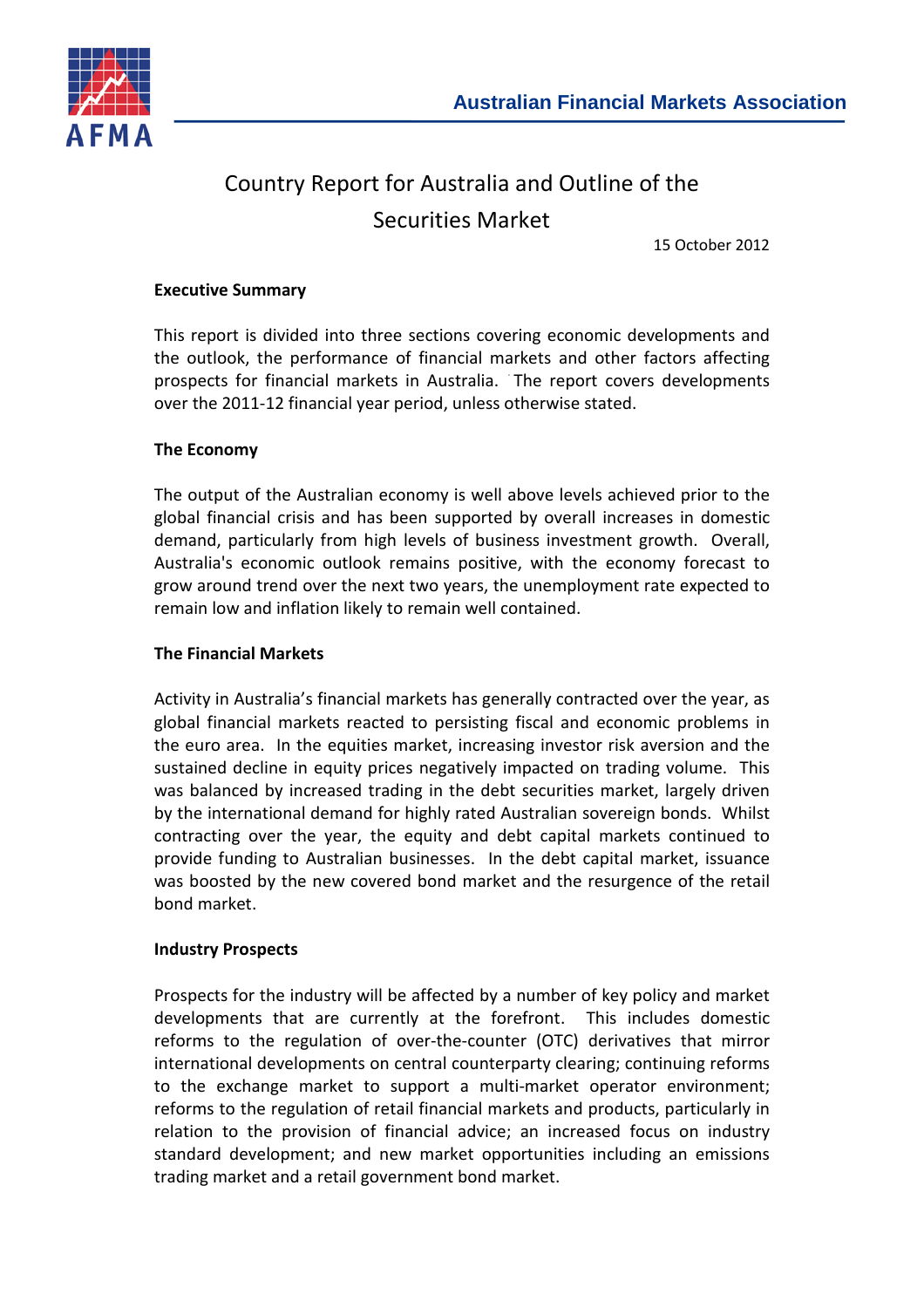# **1. The Economy**

## **1.1. Economic Growth**

The Australian economy continues to grow strongly, with gross domestic product (GDP) up 3.4 per cent, compared to a growth rate of 1.9 per cent the previous year. The stronger than expected growth in the economy was underpinned by robust household consumption, record levels of business investment attributable to the ongoing boom in the resources export sector, and the continued strength of the economies of Australia's key trading partners, particularly in the Asian region.

**Economic Conditions and Outlook**

| Fiscal year - 12 months to end-June  | 2008-09 | 2009-10 | 2010-11 | 2011-12 | 2012-13# |
|--------------------------------------|---------|---------|---------|---------|----------|
| Economic growth (GDP, %)             | 1.4     | 2.3     | 1.9     | 3.4     | 3.8      |
| Household consumption growth (%)     | 0.1     | 2.5     | 3.1     | 3.7     | 3.5      |
| Business investment growth (%)       | 2.3     | (5.1)   | 6.1     | 22.1    | 14.5     |
| <b>Balance of payments</b>           |         |         |         |         |          |
| Current a/c deficit (% of GDP)       | 3.0     | 4.3     | 2.3     | 2.8     | 5.3      |
| AUD/USD (year-end)                   | 0.8114  | 0.8523  | 1.0739  | 1.0191  | n/a      |
| Inflation (yearly growth, %)         |         |         |         |         |          |
| - Consumer price index               | 1.5     | 3.1     | 3.6     | 1.2     | 3.0      |
| Underlying rate of CPI               | 2.5     | 2.9     | 2.5     | 1.9     | n/a      |
| Employment growth (yearly growth, %) | 0.3     | 2.9     | 2.0     | 0.4     | 1.8      |
| Unemployment rate (June, %)          | 5.9     | 5.2     | 5.0     | 5.3     | 4.5      |
| Wage price index (yearly growth, %)  | 3.8     | 3.1     | 3.8     | 3.7     | 4.3      |

#### **Table 1**

# Forecast average year outcome for each item; from the Commonwealth (Federal) Government Economic Outlook.

The robust economic activity over the year was notwithstanding heightened volatility in global financial markets as a result of fiscal and banking problems in the euro area. The direct exposure of Australian banks to the euro area remains comparatively small, and banks are in a better position now, relative to the pre-2007 financial crisis period, to deal with potential disruptions to wholesale funding markets. Australian banks have substantially strengthened their capital, funding and liquidity positions over the past few years. The ability of Australian banks to increase their debt issuance within the period of global market volatility earlier this year, in mostly unsecured form, is evidence of the strength of the financial system.

The strong growth of the Asian region continues to provide stimulus to the Australian economy. The strong performance of Australia's major trading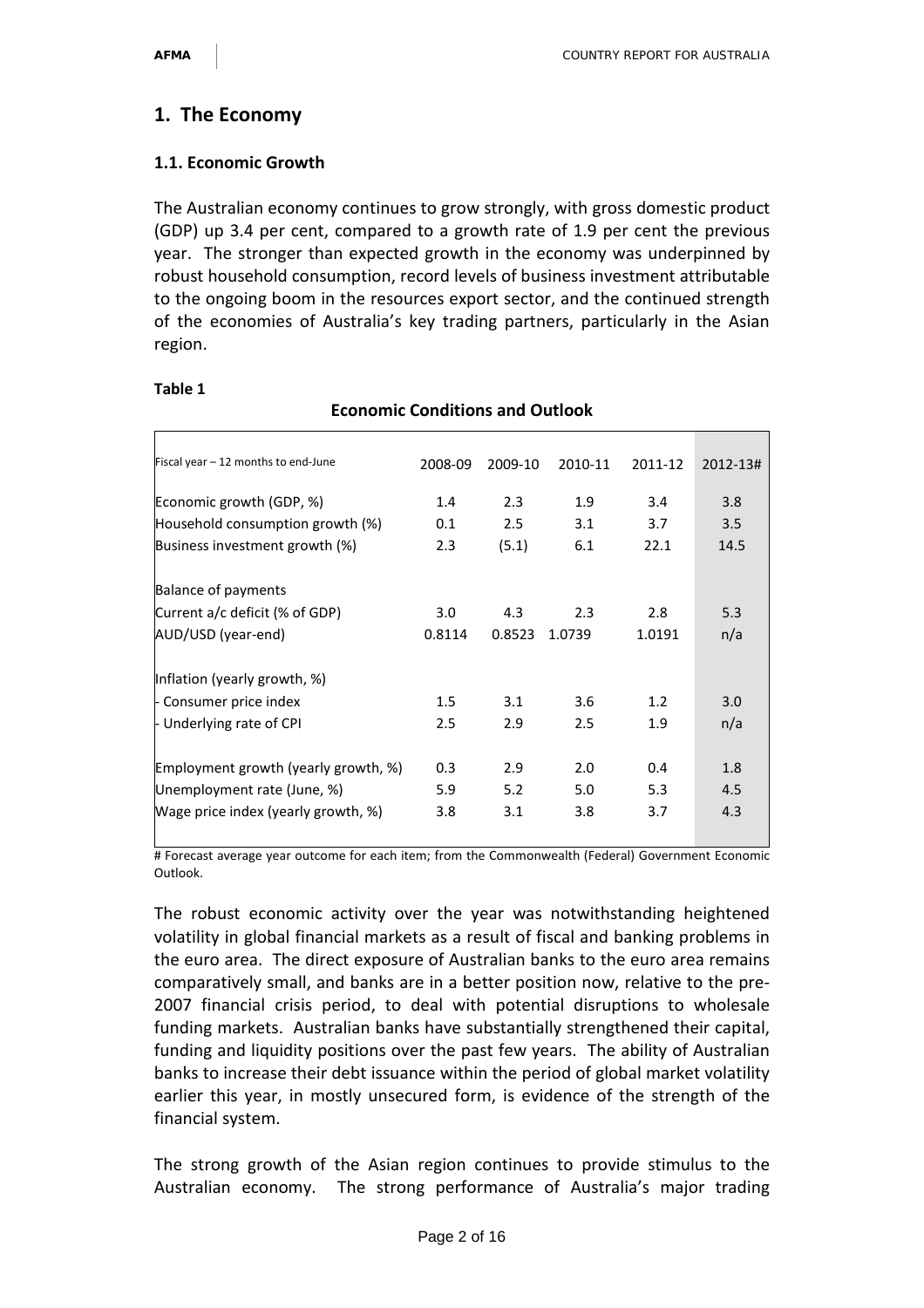partners in the region has supported high commodity prices and boosted the export market for Australian commodities, notably iron ore and coal. Whilst the strength of the resources sector has supported economic growth over the past year, the strong level of output masks some unevenness in the economy. While some sectors are performing well due to spill-over effects from the resources boom and increased domestic demand, other sectors exposed to international competition are reporting weaker conditions due to the strength of the Australian dollar. In other sectors, such as manufacturing, the weaker performance over the year is reflective of broader long-term structural changes in the economy.

The Australian Government has forecasted a GDP growth rate of 3.6 per cent for 2012-13. More recent economic forecasting by the Reserve Bank of Australia projects economic growth at a more conservative rate of 2.5 – 3.5 per cent for both 2012-13 and 2013-14. This is consistent with expected global economic growth to be at average levels for the remainder of 2012. The more conservative economic outlook is also responsive to recent downward revisions to growth forecasts for many economies in recent months, and takes into account the dampening effects for the Asian region from below trend growth in Europe and the United States. The continued strong growth of the Australian economy will be supported by the expansion of a number of non-resource sectors, including health care and social assistance and professional scientific and technical services, which have displayed strong growth over the year.



There are downside risks to this forecast, particularly in relation to persistent economic and financial problems in the euro area. The forecast is based on an assumption that financial market volatility will remain high, but severe economic and financial disruptions will be avoided. Any adverse shock to global demand will dampen the outlook for Australia's commodity exports. However, the recent improvement in global market sentiment in response to the announcement by

#### **Graph 1**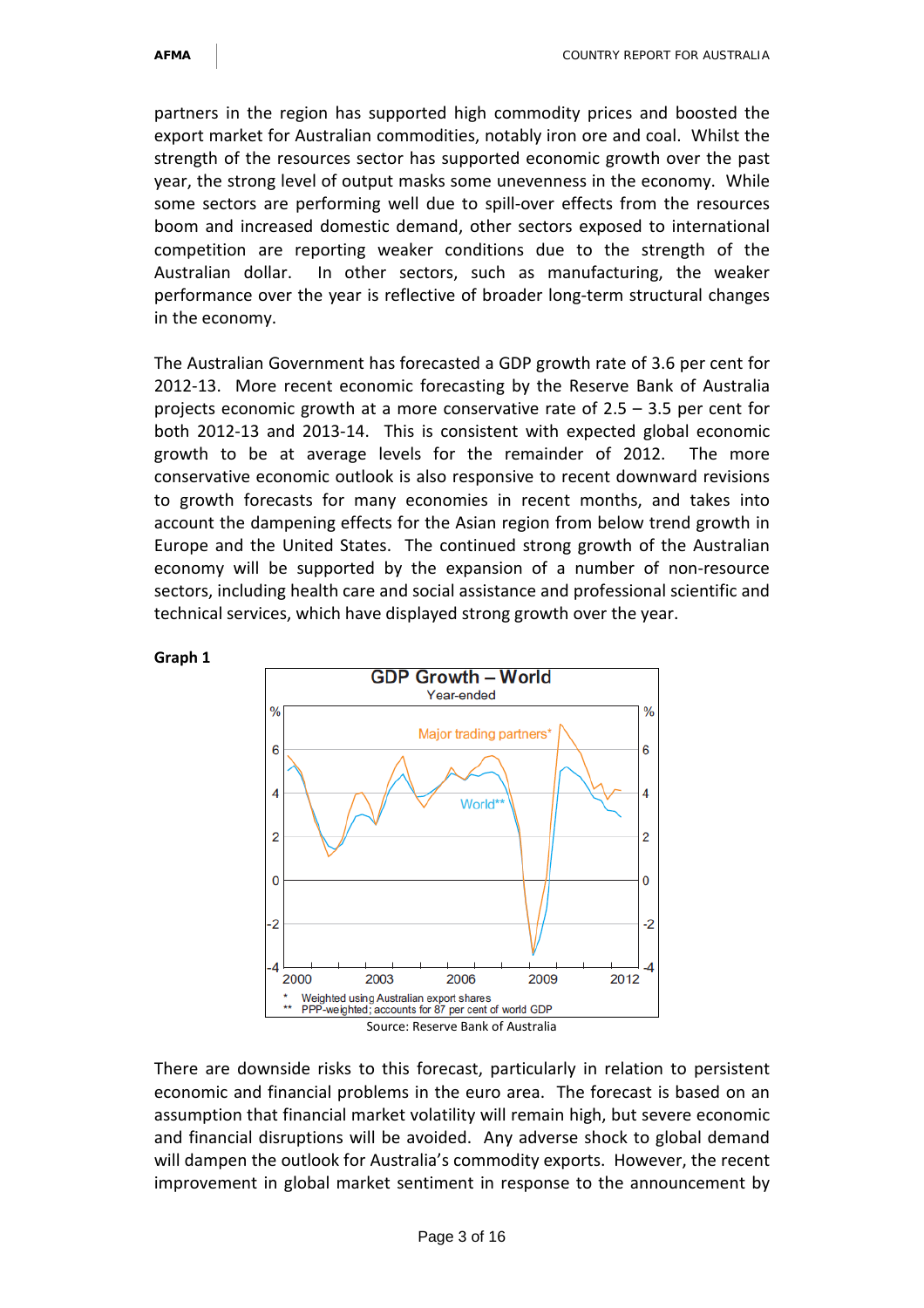European authorities of a sovereign bond purchase program and plans for a more closely integrated regional financial regulatory structure reduces this downside risk. In addition, growth in Australia's major trading partners, predominantly in Asia, is forecasted to be almost a percentage point above global growth in 2012 and 2013 (see **Graph 1**). As well, key domestic economic fundamentals remain favourable, including the low rate of unemployment and strong fiscal position.

## **1.2. Political Developments**

Since the last election of federal Parliament in August 2010 when neither of the major parties won a sufficient number of seats to form government, a minority government led by the Australian Labor Party has presented a unique political environment for Australia. The need for the Labor Government to make policy decisions through a coalition including a minor party and several independent Members of Parliament creates additional complexity to the policy making process. The next election of federal Parliament is scheduled to be held no later than 30 November 2013.

A major policy issue has been the imposition of a price on carbon, which was introduced in July 2012. A carbon (emissions) trading market has been the subject of political debate for a number of years. The Government's carbon trading scheme has now been finalised, with the current fixed carbon price to be transitioned to a floating price under an emissions trading scheme in 2015.

Several other key policy issues include ongoing business tax reform; the continued implementation of reforms to enable equities market exchange competition; new reforms affecting the provision of financial advice to retail clients; and significant consultations on reforms to financial market infrastructure, including around the regulation of clearing and settlement facilities and central clearing counterparties.

## **1.3. Exchange Rates**

The Australian dollar, which has been trending down over the year, has been trading at historically high rates over the past few years (see **Graph 2**). The Australian dollar reached a new post-float high against the US dollar at a rate of 1.1081 in July 2011. Since then, the Australian dollar has traded within a wide range, and has moderated somewhat to be down about 7 per cent.

Against other major currencies, the Australian dollar has depreciated 2 per cent against the Sterling; 7 per cent against the Renminbi; and 6 per cent against the Yen. On the contrary, the Australian dollar has appreciated 10 per cent against the Euro. On a trade-weighted basis, the Australian dollar is down 2 per cent.

The strength of the Australian dollar has persisted despite a general deterioration in global economic outlook and a fall in key commodity prices over the year. The strong currency has been supported by high international demand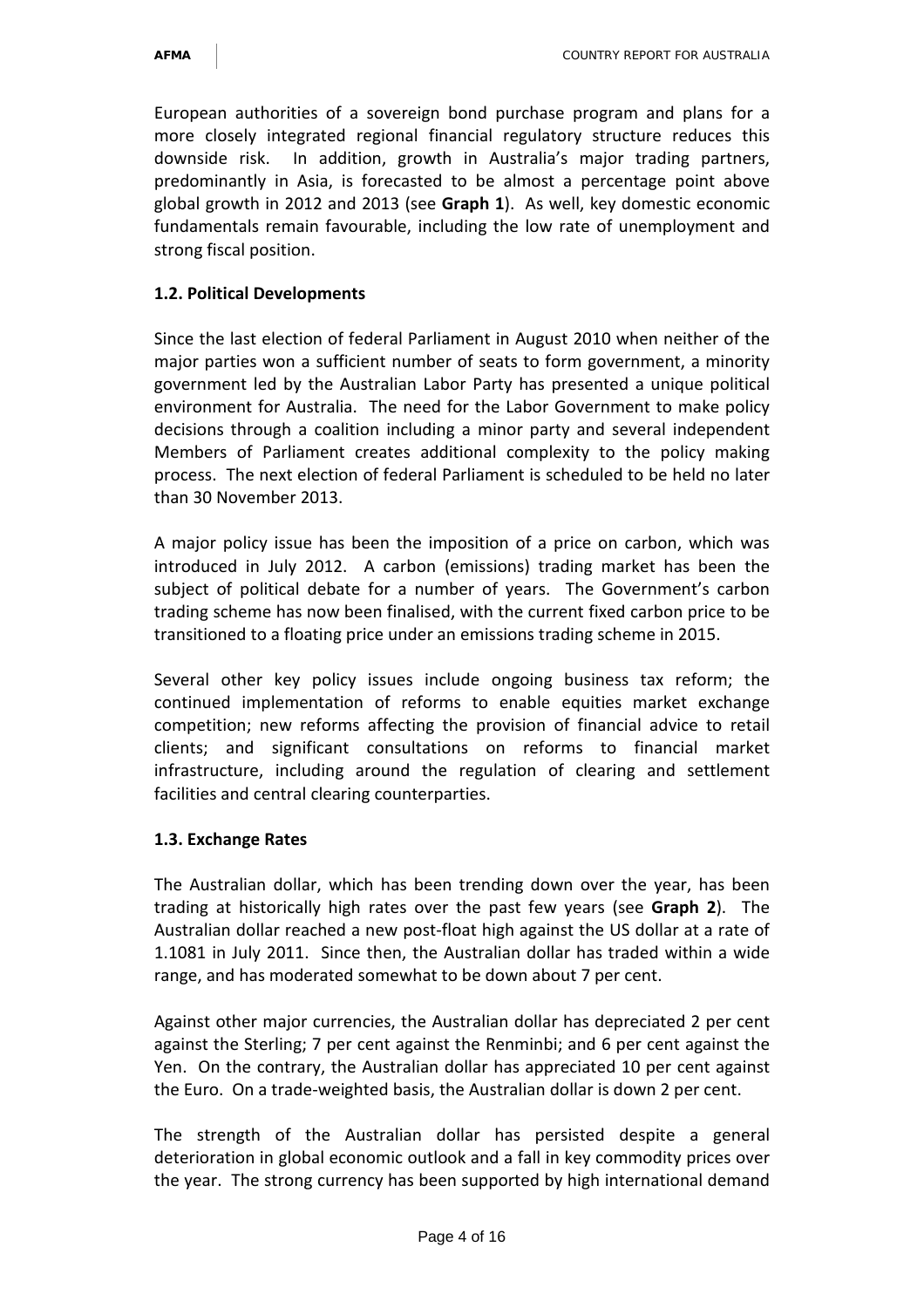for highly rated Australian dollar denominated securities, particularly Australian sovereign bonds.



#### **1.4. Consumption and Investment**

Private household consumption is estimated to have grown by 3.7 per cent in 2011-12, up from 3.1 per cent the previous year. This is the strongest household consumption growth since the global economic downturn in 2008, and follows several years of weak activity. Buoyant consumption activity was underpinned by discounting in the retail sector, driven by increased competition, and ongoing growth in household disposable income. A fall in mortgage interest rates, due to easing monetary policies, and modest inflation rates have contributed to an overall increase in household disposable incomes. This has enabled increased consumption to occur while maintaining household savings rates well above the levels recorded in the 1990s and early 2000s.

Household consumption growth is forecast to remain robust at 3.5 per cent in 2012-13, supported by conservatively geared households, a low unemployment rate and continued strength in disposable incomes.

Business investment is estimated to have grown 22.1 per cent, up from 6.1 per cent the previous year and a contraction of 5.1 per cent in 2009-10. Business investment growth was led by the resources sector; in particular, mining investments increased by over 70 per cent through the year.

Business investment growth is forecast to moderate to a still robust rate of 14.5 per cent in 2012-13. Over this period, the resources sector is expected to invest a record \$120 billion and new business investment as a proportion of GDP is expected to reach the highest levels on record. This level of activity masks variable conditions across sectors, with the mining and transport industries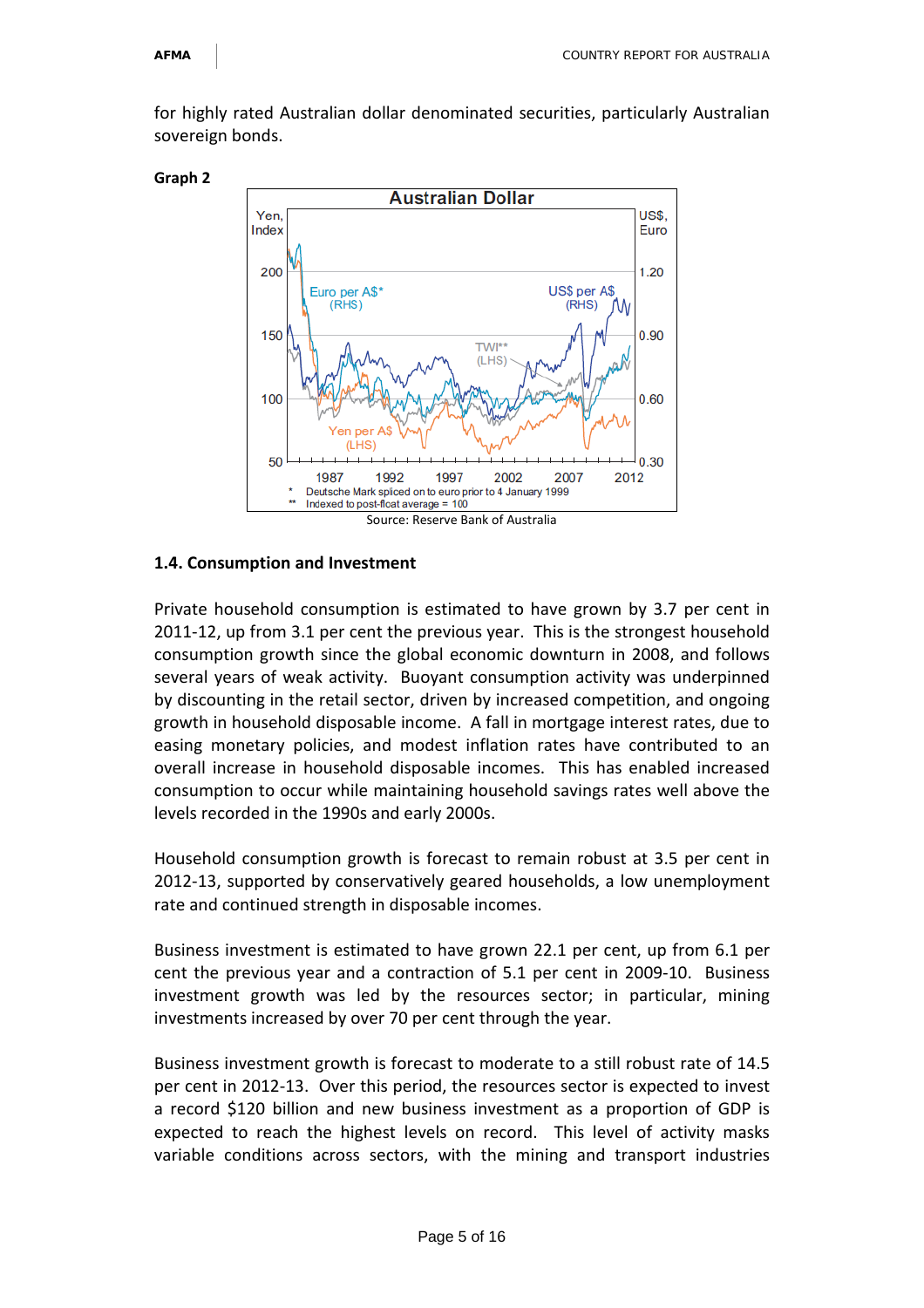signalling strong investment intentions, and the construction, manufacturing and retail industries signalling weaker investment intentions (see **Graph 3**).



**Graph 3**

Business investment growth will be supported by continued business credit growth and low intermediated interest rates. Interest rates on small and large business loans are around 55 and 90 basis points below their post-1996 averages respectively.

Overall, domestic demand is expected to be supported by robust business investment growth over the next two years. The expected increases to disposable income from a strong labour market will also contribute to overall domestic demand.

#### **1.5. Inflation**

The Consumer Price Index (CPI) has recorded headline inflation over the year of 1.2 per cent, down from 3.6 per cent the previous year. Underlying inflation of 1.9 per cent is the lowest rate since the late 1990s, and is below the Reserve Bank of Australia's target band of  $2 - 3$  per cent. The decrease in prices of tradable commodities due to the strong Australian currency, as well as a dip in the prices of non-tradable commodities including fruit and vegetables, has contributed to the moderation of inflation over the year.

Headline inflation is projected to increase by 3 per cent in 2012-13, and underlying inflation is expected to reach the top half of the inflation target range over the year to mid-2013. Heightened inflationary pressure has recently been generated by price rises of tradable commodities, as the strength of the Australian dollar has waned, and the introduction of the carbon price in July 2012.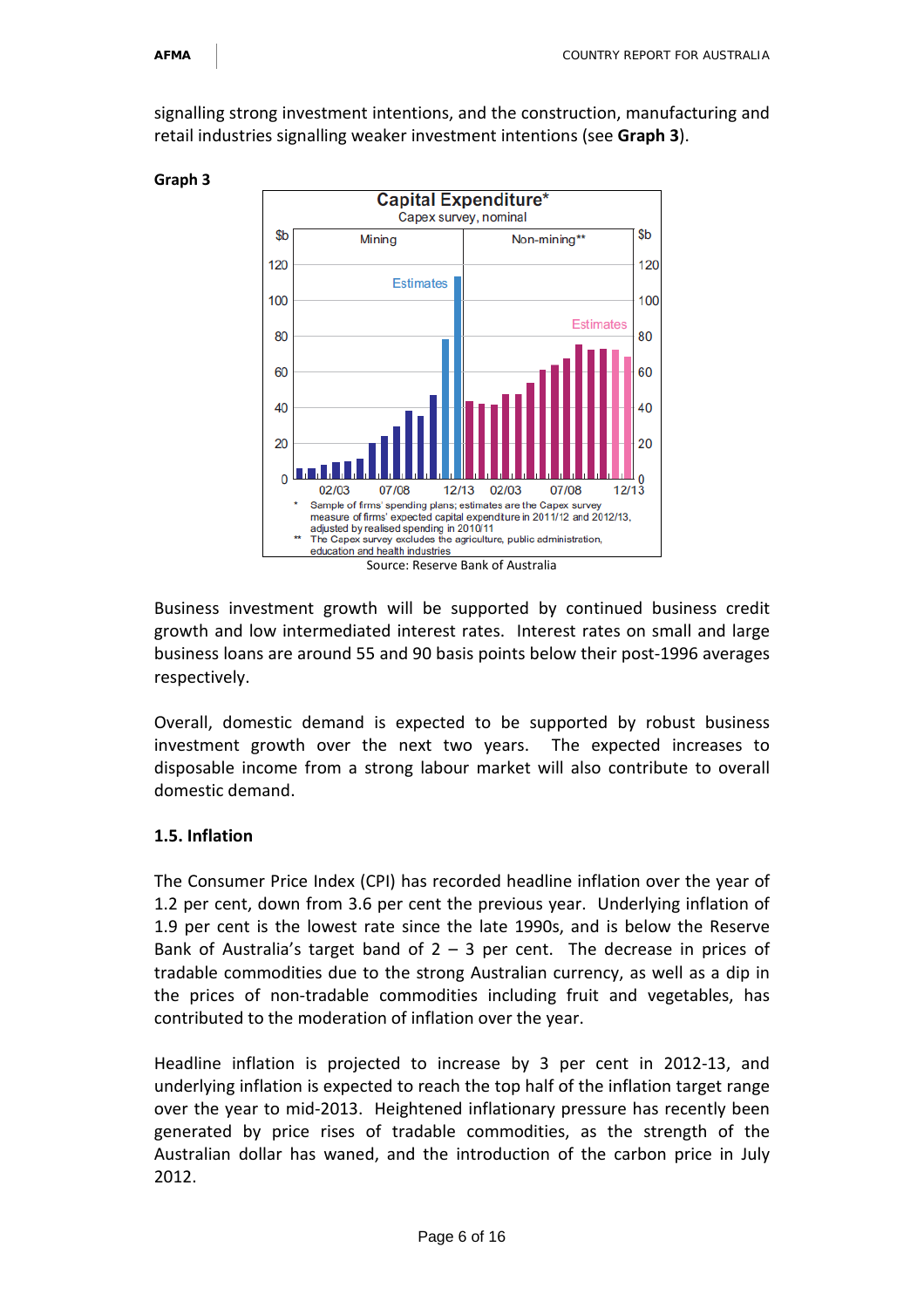#### **1.6. Government Finance, Balance of Payments and the Labour Market**

The Australian Government budget deficit is forecasted to shift from 3 per cent of GDP to a budget surplus of 0.1 per cent in 2012-13. The strong fiscal position of the Australian Government is underscored by a conservative net debt position of 9.6 per cent, which compares to a forecasted average net debt position for major advanced economies of around 93 per cent. The return to Budget surplus is estimated to subtract around 0.8 to1.5 per cent from growth in real GDP in 2012-13, which will need to be picked up by private demand.

Over the year, exports have grown strongly at 7.4 per cent (by value). A fall in the export of services over the year, due to the high exchange rate, was offset by the recovery of coal exports following weather related disruptions to production in early 2011. Manufacturing exports also performed strongly over the year (see **Graph 4**).

The value of imports grew at an even stronger rate, at 14.5 per cent over the year. The strength of import growth is largely due to an increase in capital imports, of over 31 per cent, that has underpinned investment growth in the resources sector. The strength of imports has pushed the current account deficit up slightly by 2.8 per cent of GDP, compared with 2.3 per cent the previous year.



#### **Graph 4**

Source: Reserve Bank of Australia

Australia's terms of trade peaked in September 2011, but fell in conjunction with a drop in commodity prices due to a softening outlook for global demand. The RBA Index of Commodity Prices is down by nearly 15 per cent over the year to September 2012. Further declines in the terms of trade are expected over coming years, reflecting increased productive capacity for bulk commodities in Australia and elsewhere. Nevertheless, the terms of trade is expected to remain at historically high levels within the near term, supported by continued growth of emerging market economies in the Asian region.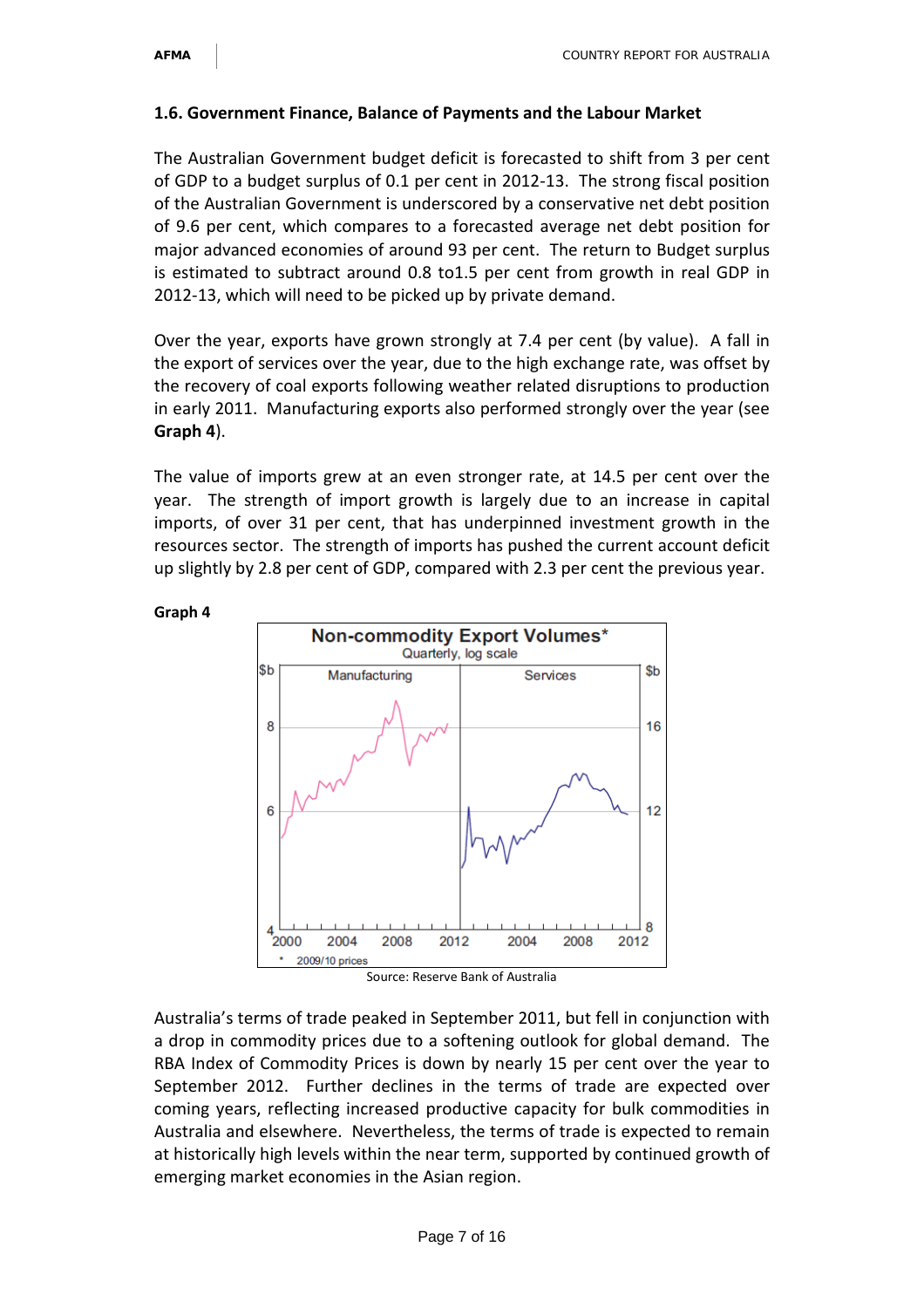Employment grew by 0.4 per cent over 2011-12, compared with 2 per cent the previous year. Reflecting output differentials in different sectors of the economy, employment growth was strong in resource-related industries and weak in manufacturing, hospitality and building construction. In the mining industry, employment grew by more than 25 per cent over the year, and overall, by over 50 per cent since late 2008. Certain services industries, including business services and household services, have also contributed to employment growth. The slight narrowing of employment growth mirrored a rise in the unemployment rate from 5 to 5.3 per cent, which is still low by historical standards. Over the past 30 years, there have been only 4 years in which the unemployment rate has averaged below 5.25 per cent. Consistent with surveys indicating moderate hiring intentions, employment growth is forecast to increase by 1.8 per cent in 2012-13.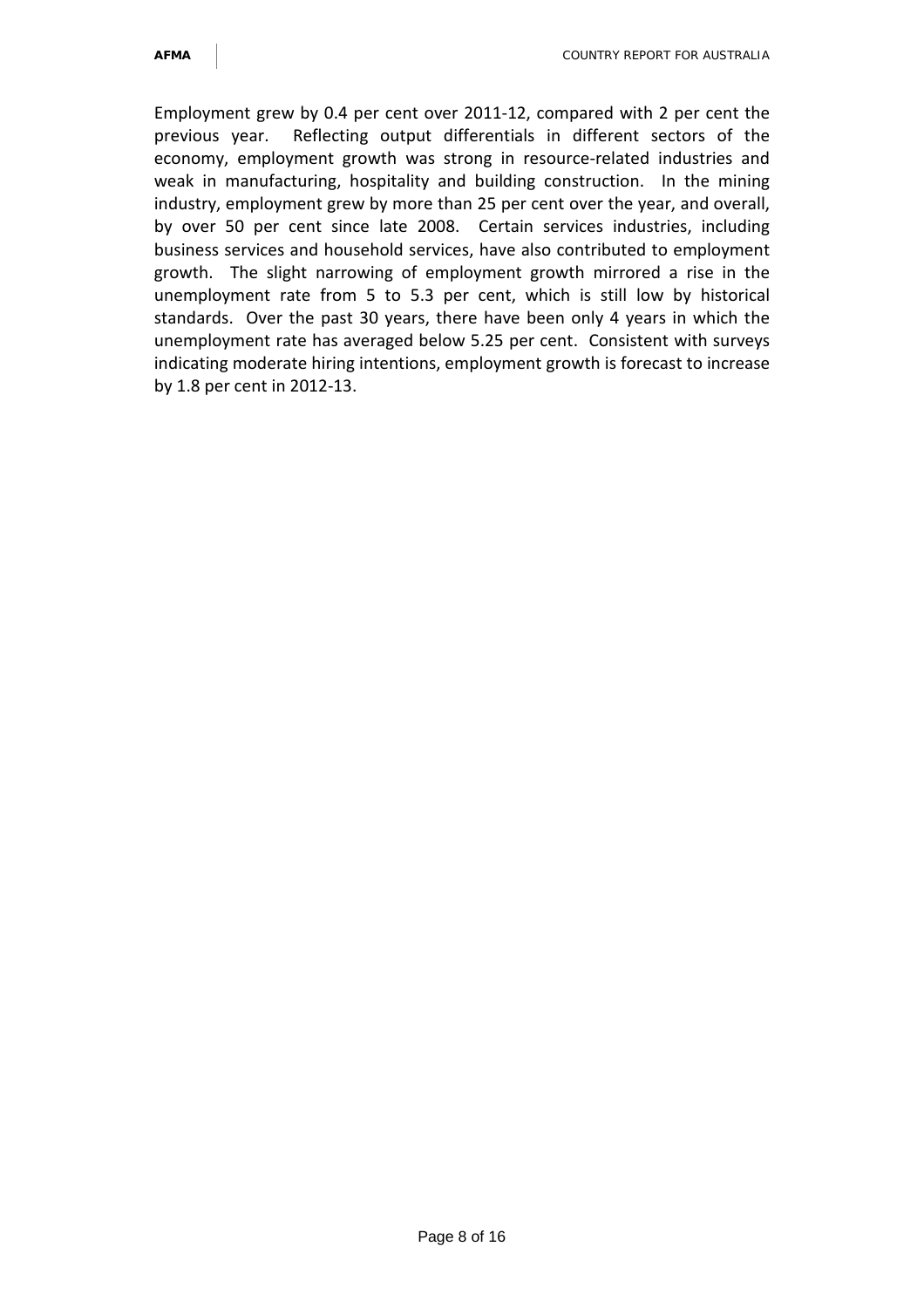# **2. Outline of the Securities Markets**

#### **2.1. Price Trends of Equities**

Equity prices on the Australian Securities Exchange (ASX) trended downwards over the year, in line with the performance of other major markets, as the situation in Europe and concerns over global growth prospects weighed on investor sentiment. The S&P/ASX All Ordinaries was down 11.3 per cent, compared to 13.2 per cent in Hong Kong, 7.8 per cent in Singapore and 6.3 per cent in the United Kingdom. In contrast, equity prices in the United States rose 3.1 per cent. Losses on the Australian share market have generally been greater than on overseas markets due to the high domestic weighting of the resource sector, which has been responsive to more pessimistic expectations around global demand (see **Graph 5**). Volatility, as measured by the S&P/ASX 200 VIX averaged 23.3, up from 18.6 the previous year.

#### **Graph 5**



In the near to medium term, equity price outcomes will be balanced by a number of countervailing factors. On the one hand, Australian corporates have deleveraged since the onset of the financial crisis and their balance sheets remain healthy and conservatively geared. The more conservative management of risk, as well as the below average price-earnings ratio for Australian shares, should be favourable towards equity prices. On the other hand, analysts have recently scaled back their earnings expectations. Together with the weaker global economic data, these factors are continuing to put downward pressure on equity prices.

#### **2.2. Trends in Interest Rates**

Over 2011-12, the Reserve Bank of Australia reduced the cash rate on four occasions by 25 basis points each. The Reserve Bank recently decided to further reduce the cash rate by 25 basis points in October, which brings the cash rate to 3.25 per cent.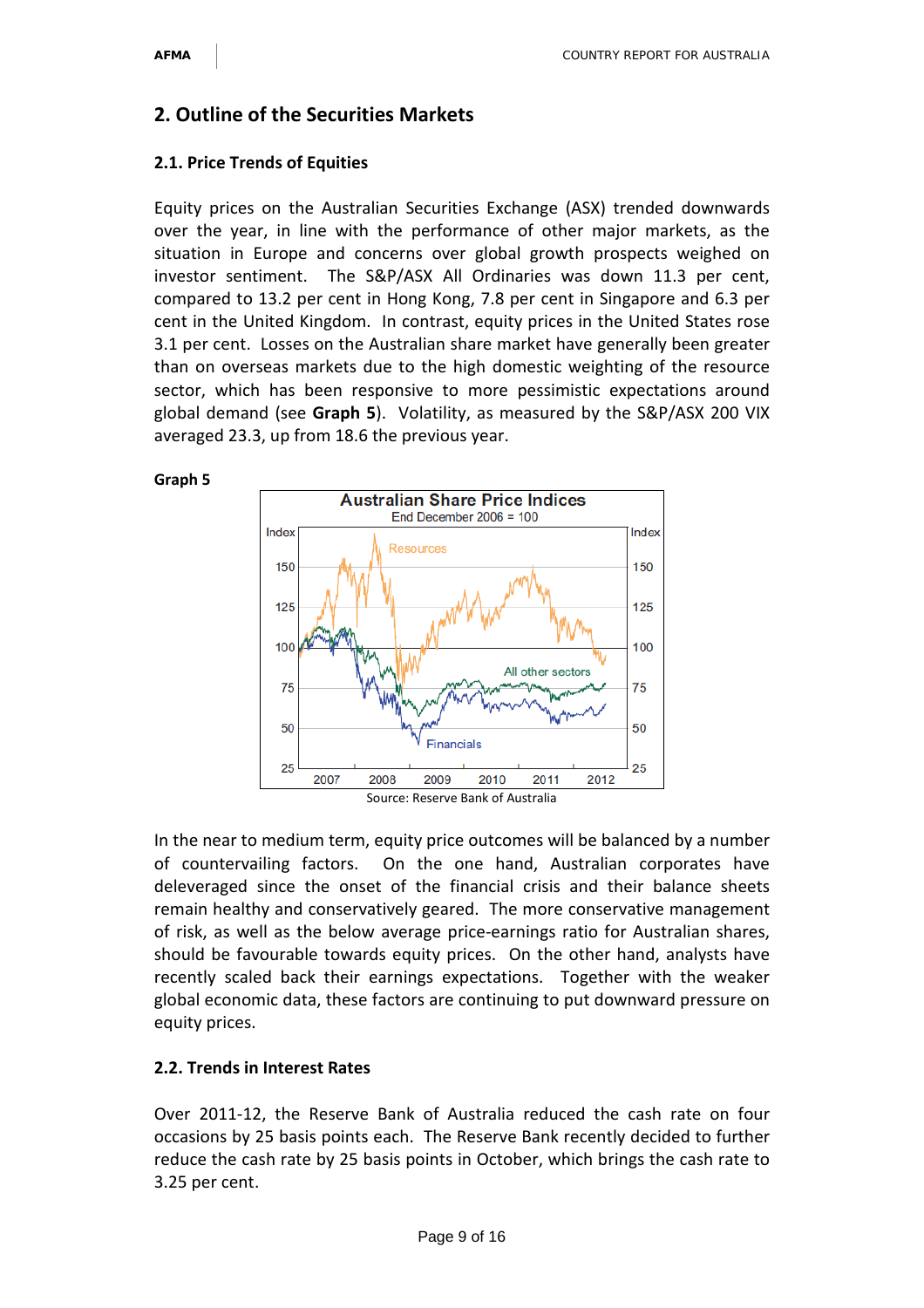In the short term money market, the spread between the Bank Bill Swap Reference Rate (BBSW) and Overnight Index Swaps (OIS), which is often viewed as a measure of Australian bank funding pressures, widened substantially in August 2011. This was not a direct result of funding pressures, but rather was reflective of moves and volatility in OIS due to market flows and anticipation the Reserve Bank would ease monetary policy in response to the poor global outlook and broader market turmoil. Following the volatile August period, the spread between BBSW and OIS have narrowed to its more normal 25 to 35 basis point band, attesting to the general strength and liquidity of the short term debt market. The money market, despite periods of financial market volatility over the year, remained relatively stable over this time.



In the bond market, yields for Australian sovereign bonds, Commonwealth Government Securities (CGS), have fallen to their lowest levels in more than 50 years (see **Graph 6**). The yield for 10 year CGS dropped from 5.2 to 3 per cent, and from 4.8 to 2.3 per cent for 3 year CGS. Over the year, the AAA status of the Australian Government began to emerge as a key factor in driving offshore demand. With the ongoing crisis in Europe and consequent sovereign downgrades, strong demand for a limited supply of highly rated assets drove yields down at a faster rate than would otherwise be expected from purely domestic economic conditions.

At end-March, about 77 per cent of the stock of Commonwealth Government Securities on issue was held by non-residents. This shift in investor base has not been reflected in other Australian dollar denominated debt, and so there has been a resultant widening of yield differential between CGS and other Australian debt securities.

#### **2.3. Activity Levels in the Markets for Stocks and Bonds**

The volume of cash equities trading on the ASX has been relatively subdued over the year, with total turnover of \$1.2 billion down 11.5 per cent from the previous

**Graph 6**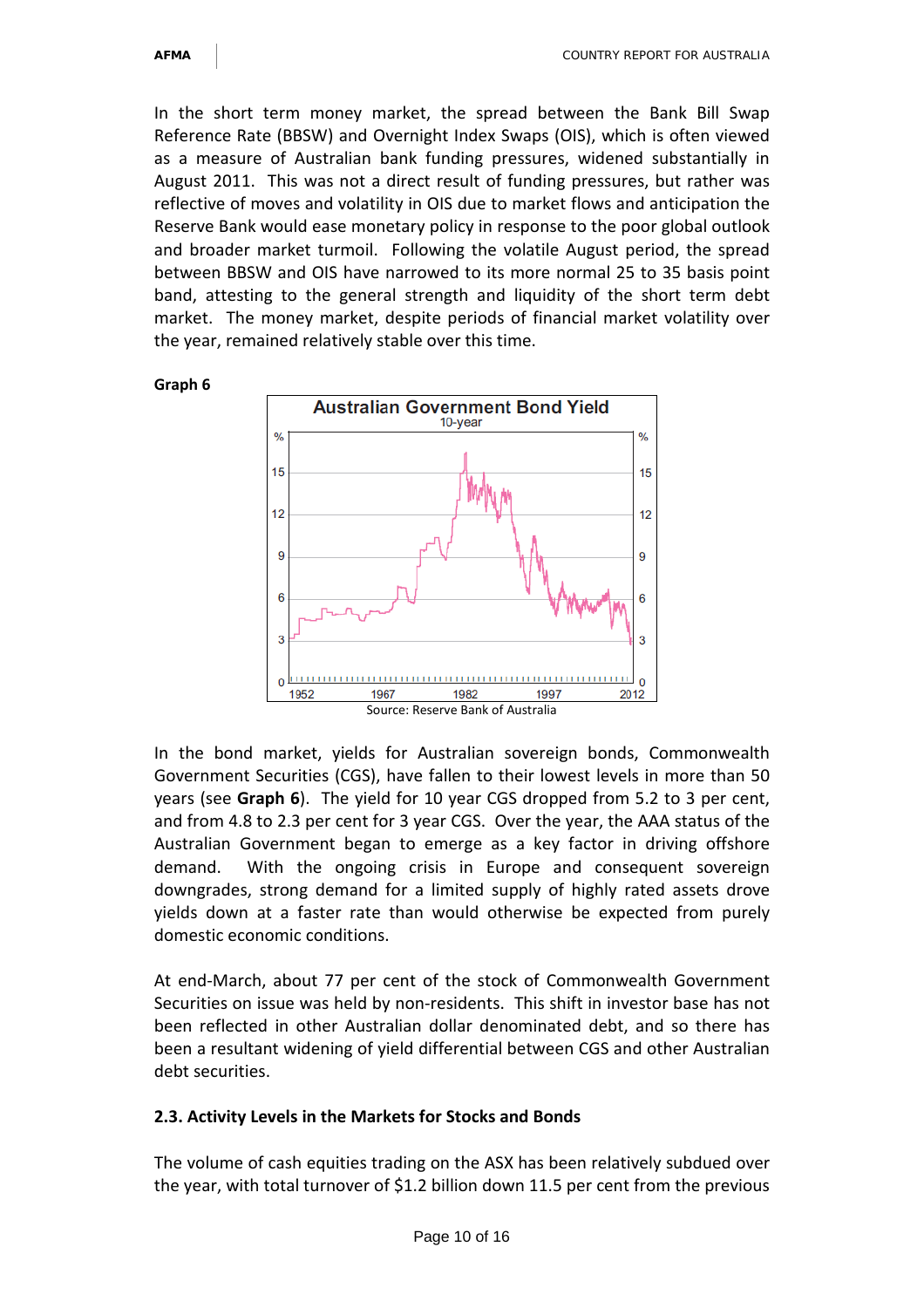**Graph 8**

year. While the daily average number of trades of 655 000 was up 14.9 per cent over the previous year, a 23 per cent reduction in the average trade size underscored the overall weaker level of activity. The weak trading environment can be attributed to macro factors and in a shift in asset allocation from equities towards fixed income and cash. Greater risk aversion by retail investors saw a contraction in household direct holdings of equities from 18 per cent in 2007 to 8.5 per cent in March 2012.



Source: Australian Financial Markets Association

On the other hand, in the debt securities market (cash and derivatives), turnover increased 3.1 per cent with \$79.6 trillion transacted over the year. The strong trading activity over the year was underpinned by strong volumes in the overthe-counter (OTC) government securities market (see **graph 7**). Strong offshore demand for Commonwealth government debt securities saw a total market turnover of \$974 billion; up by 41.2 per cent from the previous year. The liquidity ratio in Commonwealth government debt securities market, measuring turnover as a proportion of value outstanding, consequently rose from 4.3 to 4.7. In contrast, turnover in the OTC non-government debt securities market was down 35 per cent over the year, with falls in trading of corporate securities and bank securities accounting for over three-quarters of the total drop.



Source: Australian Financial Markets Association

Page 11 of 16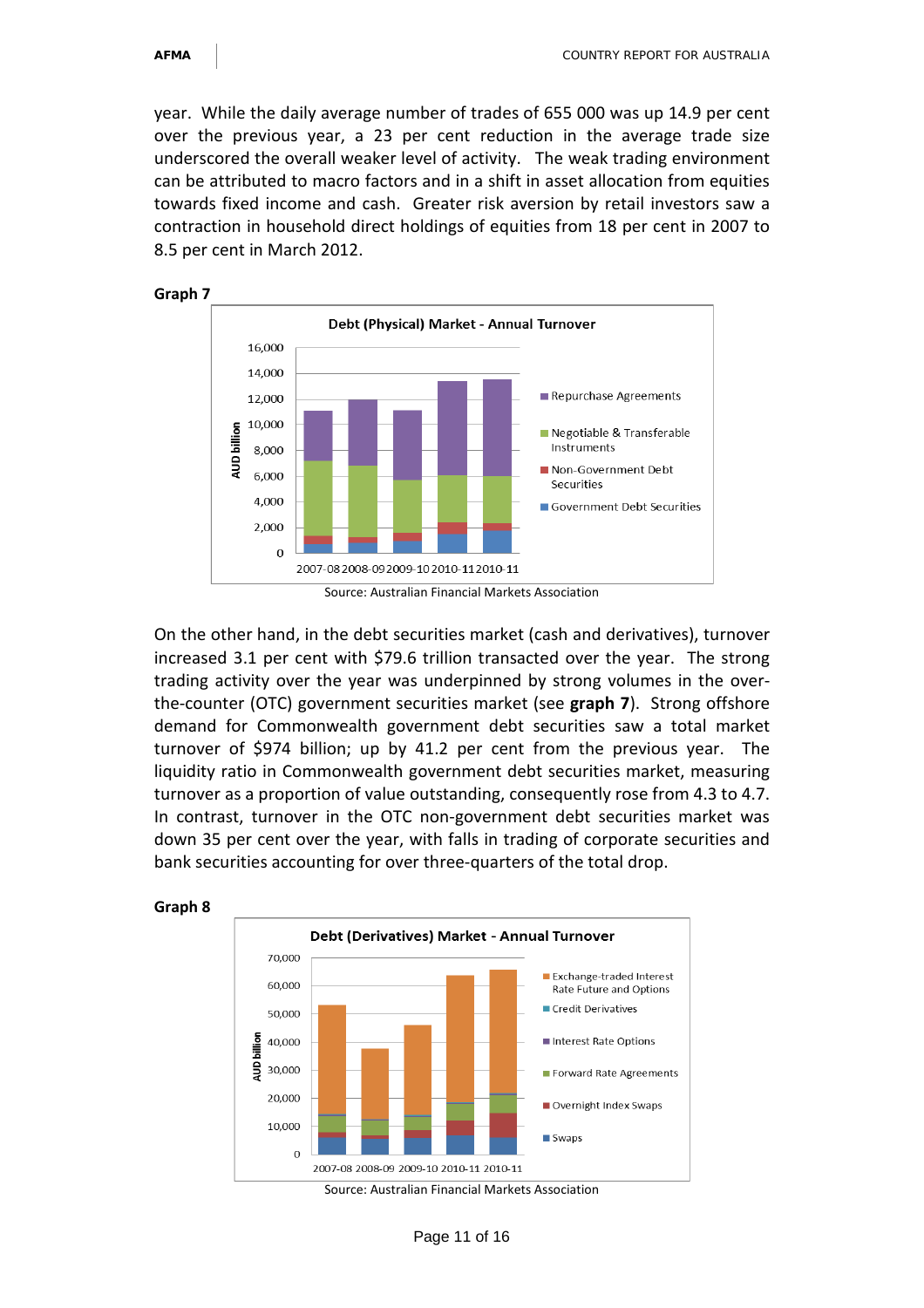The exchange-traded market for interest rate futures and options, with a market turnover of \$43.9 billion, contracted slightly by 2.9 per cent over the year (see **graph 8**). Other debt market derivatives traded in the OTC market recorded high levels of turnover growth; trading of OIS was up 63.8 per cent, interest rate options by 47.3 per cent, and credit derivatives by 29.7 per cent.

#### **2.4. Activity Levels in Equity and Debt Capital Markets**

Although down 42.6 per cent from the previous year, listed markets continued to provide capital to Australian businesses including 99 initial public offerings (IPOs) with total capital raisings, including scrip-for-scrip, of \$50.6 billion. substantially weaker primary market activity is attributable to a fall in mergers and acquisitions activity and low equity prices.

Total capital raised through 99 IPOs, compared with 160 the previous year, was \$10.2 billion. The majority of domestic floats were in the mining sector, with over 40 companies joining the materials sector. The largest listing was Centro Retail Australia, a real estate investment trust which had a market capitalisation in December 2011 of \$2.3 billion.

Secondary capital raisings, totalling \$40.4 billion, were dominated by the financial sector. As at end-June, a total of 2074 companies listed on the ASX provided a market capitalisation of \$1.3 billion, down 12.1 per cent from the previous year.

In the debt capital market, the year was characterised by continued issuance by both the federal (Commonwealth) and state governments. The federal Government issued \$114 billion of debt securities over the year, down slightly from \$119 billion issued the previous year. This brings the total amount on issue at end June 2012 to \$445 billion. The Australian Government is projecting net issuance of only \$9 billion Treasury Bonds in 2012-13 as the fiscal balance heads back to surplus. This decline in supply will potentially raise issues for the market, particularly within the context of regulatory changes mandating increased bank holding of liquid assets.

In the non-government debt capital market, continued market volatility resulted in issuance being dominated by high quality borrowers, with top tier corporates and the 4 major banks leading issuance. For example, the 4 major banks accounted for 70 per cent of total issuance by the financial sector, up from 50 per cent from the previous year. The financial sector dominated issuance, accounting for over 80 per cent of non-government debt issuance totalling \$39.5 billion. Issuance in the financial sector was boosted by changes to the law that enabled banks to issue covered bonds for the first time in late 2011. In the first half of 2012, approximately \$12 billion was raised through the covered bond market. In the corporate sector, highly rated issuers have accessed offshore markets at an increasing rate over the past year (see **Graph 9**).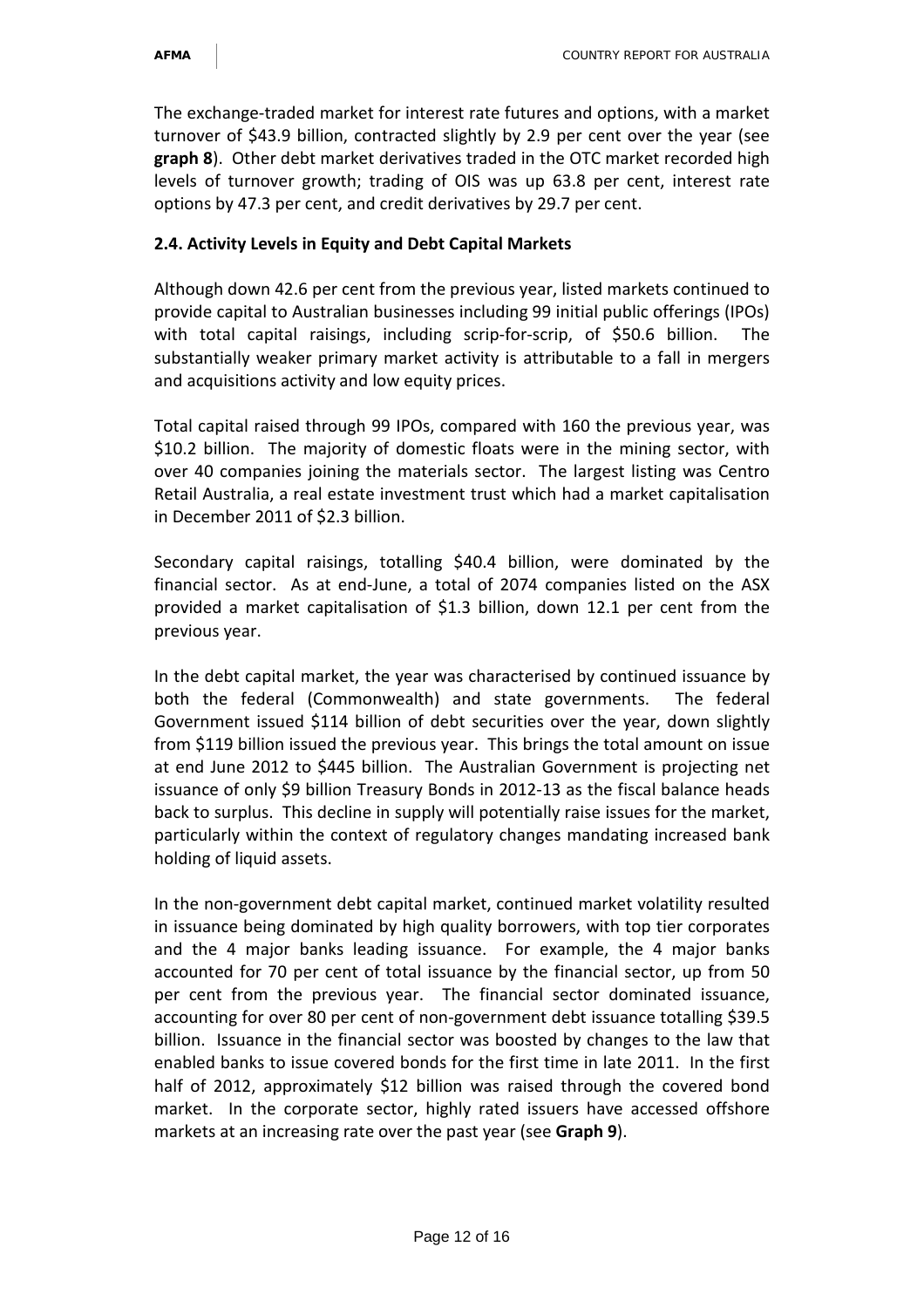#### **Graph 9**



Source: Reserve Bank of Australia

Of the \$194.6 billion corporate debt issuance outstanding as at June 2012, over 76 per cent was issued offshore. Offshore markets, such as the US private placement market, have a larger investor base and tend to accept longer tenors than the domestic market. The debt capital market has also been supported by increased issuance of retail bonds, with \$9.7 billion issued in 2011-12 compared to \$1.1 billion the previous year. The retail investor portfolio has traditionally been equities heavy, and the resurgence of the retail bond market is reflective of government efforts over the past few years to remove the equities bias in retail investment.

#### **Table 2**

| <b>Australian Non-government Bonds Outstanding</b> |  |               |               |               |               |  |  |  |  |
|----------------------------------------------------|--|---------------|---------------|---------------|---------------|--|--|--|--|
|                                                    |  |               | Outstanding   | Share         |               |  |  |  |  |
|                                                    |  | (\$ billion)  |               | (percent)     |               |  |  |  |  |
|                                                    |  | <b>Jul 08</b> | <b>Jul 12</b> | <b>Jul 08</b> | <b>Jul 11</b> |  |  |  |  |
| <b>Financials</b>                                  |  | 855.7         | 835.0         | 65            | 65            |  |  |  |  |
| Asset-backed                                       |  | 218.9         | 111.0         | 17            | 9             |  |  |  |  |
| Corporates                                         |  | 137.5         | 194.6         | 10            | 15            |  |  |  |  |
| Kangaroo                                           |  | 109.1         | 140.8         | 8             | 11            |  |  |  |  |
| Total                                              |  | 1321.2        | 1281.4        | 100           | 100           |  |  |  |  |

Source: Reserve Bank of Australia. Data include short and long term debt issues.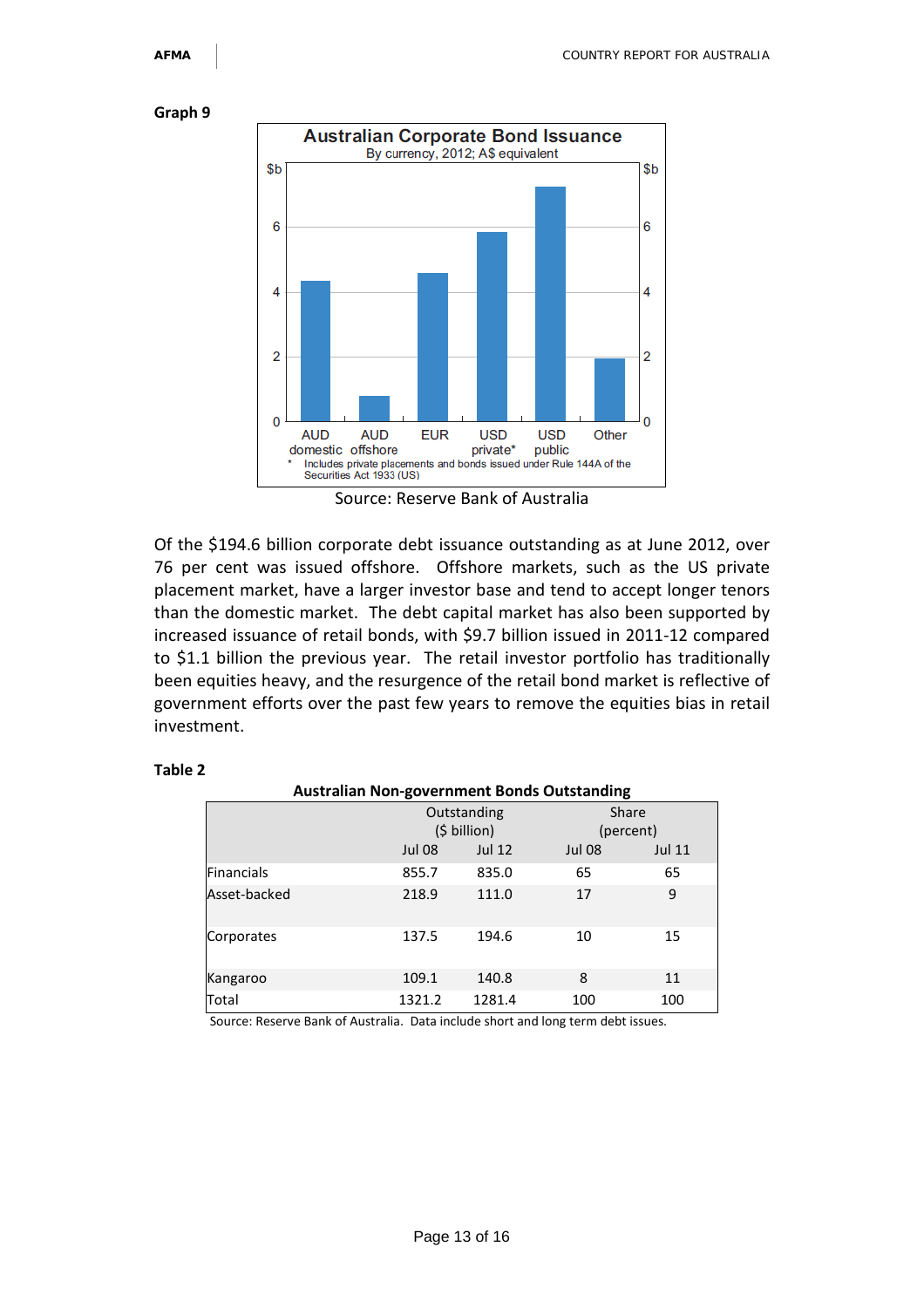# **3. Prospects for the Securities Industry**

A wide range of regulatory and taxation factors will help to shape the evolution of financial markets over coming years. This section of the report briefly identifies some of the more significant developments in this regard.

#### **3.1. OTC Derivatives Market Reform**

The OTC derivatives market is going through a period of major structural reform which will have far reaching consequences for the way it works and evolves into the future. Since the 2008 crisis, regulators have proposed a number of initiatives aimed at making the market safer. Key regulatory influences on the global market are the Dodd-Frank Act in the US and the European Market Infrastructures Regulation (EMIR) in Europe, coupled with changing Basel Committee capital rules for the treatment of OTC derivatives.

In Australia over the last year there has also been intense work done by the Government that resulted in the development of a framework for implementing Australia's G20 OTC derivatives commitments. This framework recognises the need for a flexible regime that can cope with the rapid evolution of market infrastructure occurring around the globe and enables market participants to adopt appropriate risk management and business decisions based on cost and liquidity. The Government intends to make amendments to the law to give itself regulation making powers to prescribe a class of derivatives as subject to one or more mandatory obligations for the purposes of: trade reporting; central clearing; and trade execution. The consequences for the industry from the rapid structural change driven by regulation are potentially far reaching.

#### **3.2. Exchange Market Reform**

Since August 2010, when ASIC assumed responsibility for direct supervision of Australia's equities and futures markets, previously a function of the ASX, the industry has been working with the Regulator to bed down market integrity rules that would apply to a multi-operator market environment. The transfer of market supervision has been necessary to allow competition in the form of additional equity market operators. The bulk of the market integrity rules were finalised over the past year, including on extreme price movements, best execution, pre-trade transparency, post-trade transparency and general obligations for market operators and market participants. Importantly, the Government has implemented industry cost recovery for ASIC's supervision of real-time trading on Australia's licensed markets, which has increased the cost of market supervision by over fourfold. The growing regulatory and operating costs in recent years, in combination with the contraction in market activity and intense competition, has created significant margin pressures for the broking industry.

In line with developments internationally, ASIC is now considering the appropriate regulation of high frequency trading and the regulation of trading in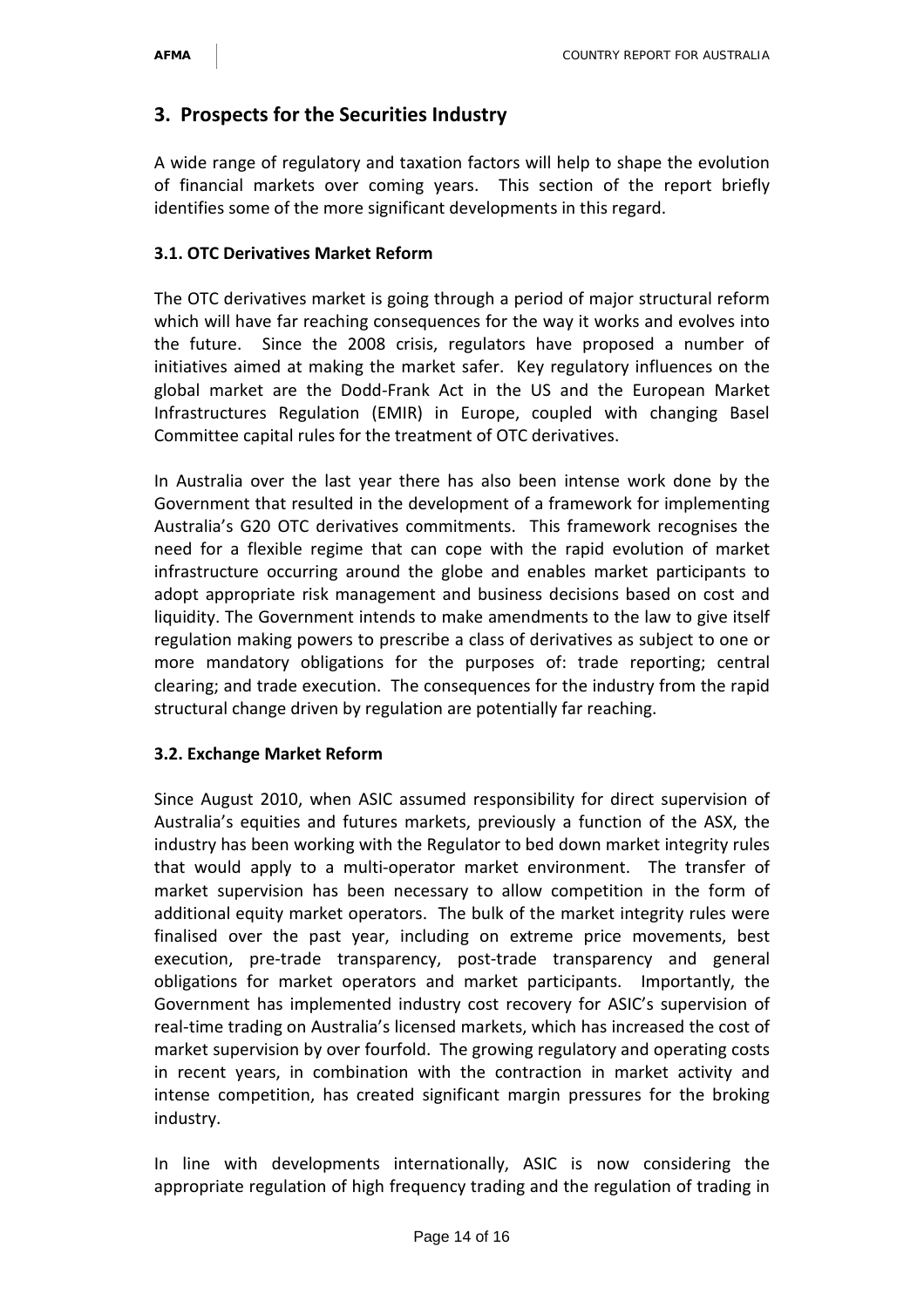the unlit market. In its consultations with ASIC, AFMA has cautioned the Regulator to base any regulatory proposal on a proper needs analysis that identifies the area of market failure that needs to be addressed by new regulation.

#### **3.3. Regulation of Retail Financial Markets**

Over the year, the Government has introduced a package of reforms on improving the quality of financial advice and expanding the availability of more affordable forms of advice. The key reforms include a ban on conflicted remuneration structures, including commissions and volume payments, as well as a requirement for advisers to obtain client agreement to ongoing advice fees every two years.

These reforms could potentially have affected remuneration structures in the broking industry and the capital and equity raising markets. AFMA was an active participant in the Government consultation and worked hard to ensure that remuneration structures in the wholesale markets will not be encompassed by the reforms, and that "execution only" activities where there is no advice provided by a broker to a retail client in relation to the acquisition or disposal of a product will also not be included.

#### **3.4. Industry Standards Development**

AFMA's experience over many years is that industry standards can provide important benefits to users of financial markets including greater operational efficiency, cost savings and better regulation. For instance, well-crafted best practice guidance by the industry can give better outcomes for users of financial market users than would the imposition of formal rules by a regulator.

The range of AFMA standards has widened over recent years, with initiatives being undertaken on a number of fronts to meet the expectations of members and regulators. Over the year, AFMA has developed two new industry standards:

- Best Practice Guidelines for Handling Confidential and Price-sensitive Information and Market Soundings; and
- Principles for the Approval of New Structured Products.

These industry standards complement the extensive range of market conventions that AFMA develops on front and back office trading processes and procedures for Australia's OTC markets.

#### **3.5. Developing New Markets**

Over the year, the Government's plan to establish a broad-based emissions trading scheme in Australia was finalised. In July 2012, a fixed carbon price (tax) was introduced, which will be transitioned to an emissions trading scheme in